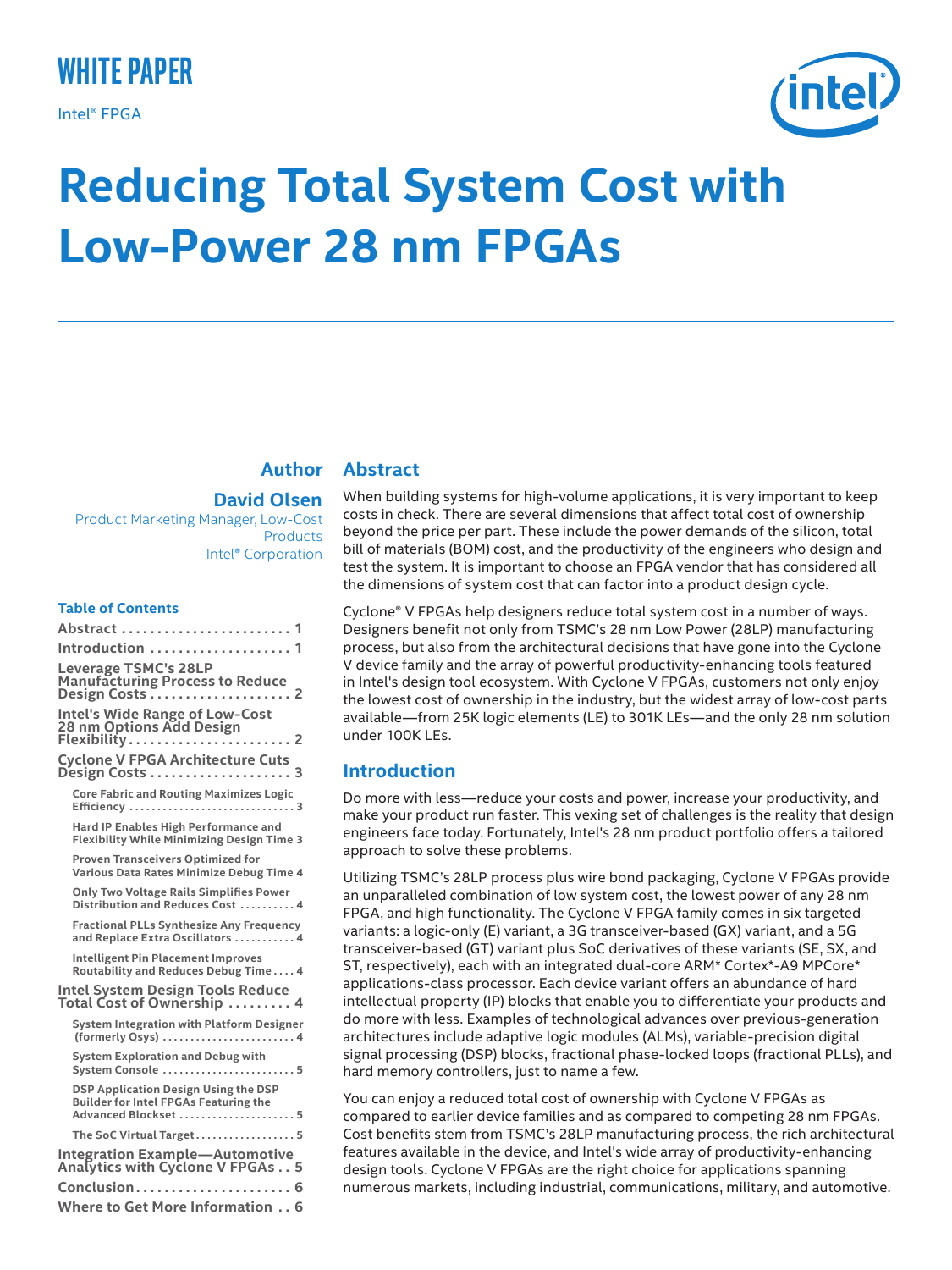## **Leverage TSMC's 28LP Manufacturing Process to Reduce Design Costs**

Intel implemented a two-pronged manufacturing strategy at 28 nm, utilizing TSMC's 28 nm high-performance (28HP) process for systems that demand the highest bandwidth possible and the 28LP process for cost- and power-sensitive applications. Stratix® V FPGAs utilize the 28HP process, while Arria® V and Cyclone V FPGAs both utilize the LP process. Lower power, of course, translates to lower operational costs and lower total cost of ownership for any electronic system.

Granularity of process options gives customers a choice of products to deliver the best fit for their needs. TSMC, Intel's foundry partner, states: "With solutions on multiple technology platforms, customers can enjoy much wider flexibility and deliver products with the best performance." Offering multiple products is better for customers than the "one-size-fits-all" approach used in competing 28 nm products. With a single manufacturing process, it is simply not possible to optimize for low power and high performance at the same time. Even the best-intentioned binning strategies will not overcome the fact that a single-process introduces a performance hit on power-binned parts and a power increase on performance-binned parts. In addition, binning is likely to increase system cost and introduce significant schedule and supply risk to customers.

In contrast, the cost-optimized 28LP process utilized in Cyclone V FPGAs is tailored specifically to low-cost and lowpower applications. It minimizes both leakage current and dynamic current through a variety of techniques, including using longer gate channels than in the 28HP process. Cost is also minimized by employing a more conventional metallization scheme than in the 28HP process and by using wirebond packaging. Compared with flip chip packaging, wirebond packages can save customers up to approximately \$5 per part. Intel's transceiver design expertise is reflected in the high reliability and low power of its high-speed serial interfaces. In early power estimation benchmarks, Cyclone V FPGAs have demonstrated considerable power savings as compared to Cyclone IV FPGAs (Figure 1) and up to 40 percent total power savings over Xilinx\* Artix-7 FPGAs† (Figure 2).





1.5

2.0

2.5

3.0

3.5

4.0

# **Intel's Wide Range of Low-Cost 28 nm Options Add Design Flexibility**

From a system design perspective, it is advantageous to have a wide selection of device densities available within a given FPGA family. Cyclone V FPGAs are the clear leader in the low-cost 28 nm device market with family members ranging in size from 25K LEs to 301K LEs. This gives designers the opportunity to design into smaller parts and migrate up if the product scope expands. Likewise, it gives them the opportunity to use a smaller device if the design is scaled back. Ordinarily, switching device families in the middle of a design cycle to handle these types of engineering change orders (ECOs) is costly in terms of time and resources. With abundant vertical migration options across the Cyclone V family, Intel offers the most comprehensive and costeffective readers of low-cost PFGA device in the product scheme of the readers of low-cost FPGA device of the proton of the cost FPGA device of the cost FPGA device of the cost FPGA device of the proton and the selection o

40% Decrease



**Figure 3.** Vertical Migration Paths for Cyclone V FPGAs vs. Spartan-6 and Artix-7 FPGAs

**Figure 1.** Estimated Cyclone V FPGA Power Savings vs. Previous Generation Technology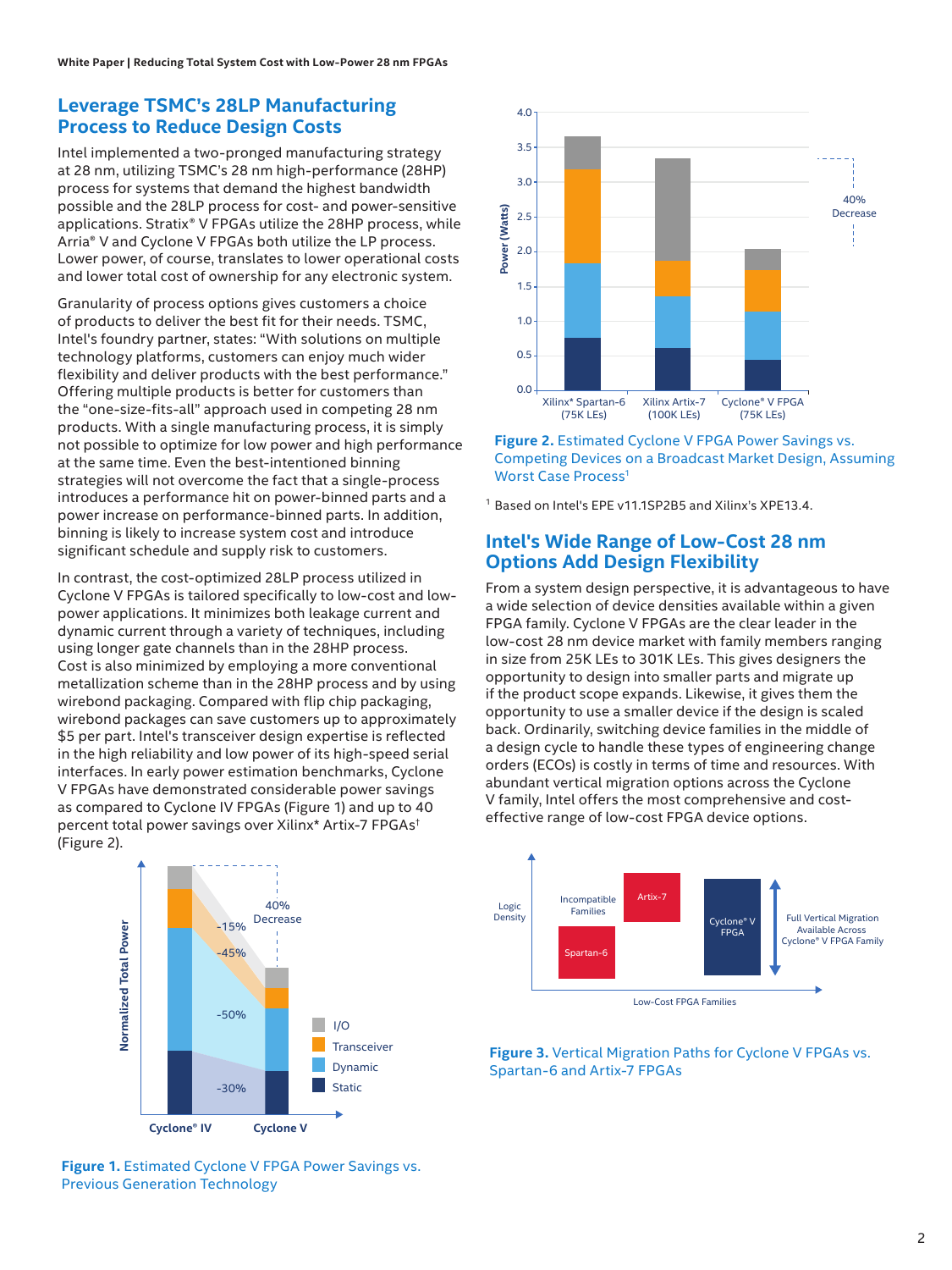# **Cyclone V FPGA Architecture Cuts Design Costs**

Intel's 28 nm architecture cuts design cost in a variety of ways. The core fabric maximizes logic efficiency and provides the tightest interconnect available today. The hard IP enables high performance and flexibility with minimal design time.

Optimized transceivers provide best-in-class signal integrity while minimizing debug time. Using only two voltage rails makes the power distribution network cheaper and easier to design. The fractional PLLs allow the synthesization of any frequency clock without expensive oscillators, and intelligent pin placement improves device routability and signal integrity

#### **Core Fabric and Routing Maximizes Logic Efficiency**

Cyclone V FPGAs utilize an innovative core fabric to efficiently implement both logic and DSP functions. It is estimated that the enhancements can save designers up to an estimated \$20 per part compared to previous-generation technology due to improved logic utilization. The basic building block of the Cyclone V architecture is the ALM. It consists of an 8-input fracturable look-up table (LUT) plus two adders and four registers—all tightly packed for high performance and to make optimal use of silicon real estate. This architecture is similar to Intel's high-end devices and constitutes an evolution from Cyclone IV FPGAs, where the fundamental building block is the LE, which has a 4-input LUT and a single register. The ALM, with its tight packing, not only increases the cost-effectiveness of the silicon, but makes timing closure easier, particularly in register-rich and heavily pipelined designs. There are up to 301K-LE equivalents in the Cyclone V family, organized into vertically-adjacent logic array blocks (LABs) with 10 ALMs per LAB. The ALMs are automatically configured by the fitter (provided by the Intel® Quartus® Prime software) to implement pure combinational or arithmetic functions as required by the application.





Cyclone V FPGAs feature a new embedded memory block, the M10K. This memory block is smaller than embedded memory blocks in competing architectures, which translates to higher granularity, more memory ports per silicon area, and fewer wasted blocks. This on-chip memory architecture

is well suited to DSP-intensive applications, such as motor control, studio equipment, and 3D television. For efficient and low-cost handling of wide shallow buffers and delay elements, Cyclone V devices also offer the smaller 640-bit MLAB block.

Cyclone V FPGAs also employ high-performance variableprecision DSP blocks. Intel's innovative DSP blocks, with dedicated coefficient banks and a feedback path for finite impulse response (FIR) filters, allow designers to independently configure the precision of each multiplier from 9x9 to 27x27 bits depending on the needs of the application. This capability enables Cyclone V FPGAs to deliver the appropriate precision multiplier for job at hand, enabling designers to realize the most efficient hardware implementation possible.

For example, a simple video processing application may require only 9-bit precision, while a high-end color system may require 24 bits. In the case of 9-bit video, a single block can fracture to support three 9-bit multipliers, tripling the DSP block efficiency. A single variable-precision block can efficiently address this full range. This allows designers to adapt FPGA resources to their algorithms rather than adapting the algorithm to fixed resources.

#### **Hard IP Enables High Performance and Flexibility While Minimizing Design Time**

Intel has hardened certain commonly used IP blocks (e.g., double data-rate memory controllers, protocol stacks, and even embedded ARM processors) into fixed silicon to enhance performance, lower power, and reduce costs by freeing up valuable programmable logic resources for use in other logic functions. As an example, a PCI Express\* (PCIe\*) protocol stack, which requires around 150K LEs as a soft implementation, requires as little as one-third the device area in hardened blocks.

Customers who have tried implementing a PCIe core in competing technologies and tools have expressed that they can save up to six weeks average design and debug time using Intel's hard IP in conjunction with the Platform Designer (formerly Qsys). This translates to significant cost savings to the design team.

Intel also introduced the first PCIe multi-function support in FPGAs. This technology simplifies sharing of PCIe link bandwidth between multiple peripherals. Supporting up to eight functions, PCIe multi-function support integrates multiple single-function endpoints into one multifunction endpoint. This shortens development time and can save up to 20K LEs.

The PCIe multifunction gives designers a great way to customize industry-standard processors with completely unique peripheral sets that reside within the FPGA logic. In addition, it enables designers to use standard operating system (OS) software drivers to share PCIe link bandwidth among the peripherals in the FPGA. Without multifunction support, it is a major development effort to customize software drivers to achieve this type of resource sharing. Moreover, multifunction support can also potentially reduce costs by eliminating the need for multiple soft or hard PCIe cores, which are integrated into a single multifunction PCIe endpoint.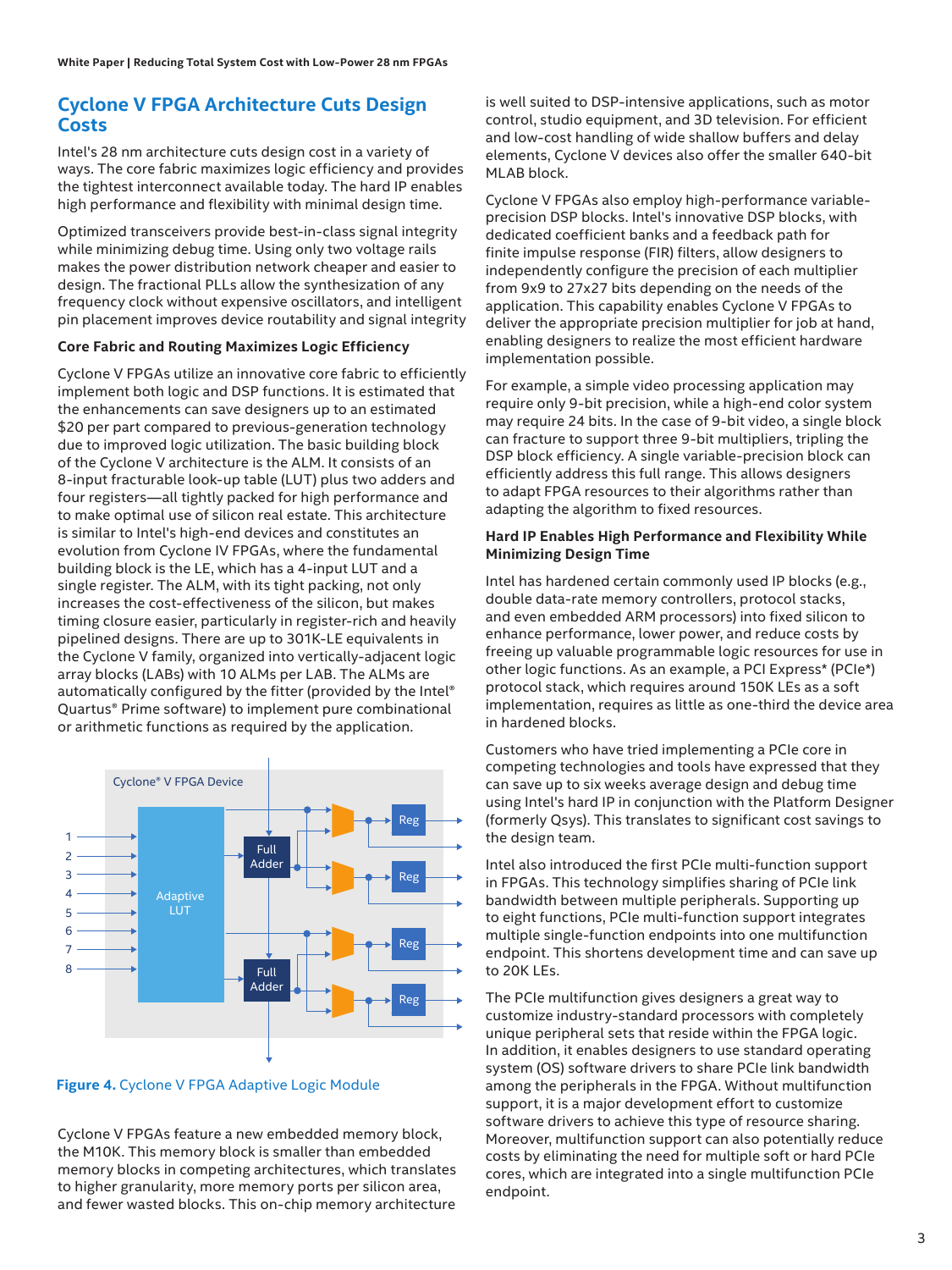#### **White Paper | Reducing Total System Cost with Low-Power 28 nm FPGAs**

Hard IP first appeared in Intel's 40 nm devices at the PHY layer, eliminating the need for external high-performance serial I/O board components. In Intel's 28-nm devices, embedded hard IP blocks provide a measure of ASIC cost, performance, and power characteristics without compromising design flexibility. For instance, the PCIe hard IP block can be configured to support PCIe Gen1 or Gen2 in Cyclone V GT devices. In addition, Cyclone V FPGAs offer up to two hard PCIe cores—double that of competing devices. As an added benefit, hard IP blocks also consume up to 65 percent less power while offering up to 50 percent higher performance than soft logic implementations† . Table 1 lists the hard IP functions in Cyclone V FPGAs and the amount or resources saved via hard implementation.

| <b>HARD IP BLOCK</b>                                               | <b>FPGA RESOURCES SAVED PER BLOCK</b> |
|--------------------------------------------------------------------|---------------------------------------|
| 32-bit DDR3/DDR2 memory<br>controller with ECC.<br>command or data | >40K LEs and 45 M10K blocks.          |
| PCIe Gen1 and Gen2                                                 | $>10K$ LEs.                           |
| <b>PCIe Multifunction</b>                                          | $>20K$   Fs.                          |
| ARM Cortex-A9 MPCore<br>processor and peripherals                  | $>40K$ LEs                            |

#### **Table 1.** Hard IP Functions in Cyclone V FPGAs

#### **Proven Transceivers Optimized for Various Data Rates Minimize Debug Time**

Intel's 28 nm portfolio introduces a modular transceiver that enables designers to match device performance with the application. The transceivers use the same base architecture across all of Intel's 28 nm FPGA families, where maximum operating speeds range from 3.125- to 28-Gbps. As in Stratix V and Arria V devices, Cyclone V transceivers can be dynamically switched between several different speed settings to draw less power at reduced speeds. This selectability provides a way to reduce average system power consumption by operating the transceivers at minimal speed when idle and ramping to higher speeds as needed.

If an application, such as I/O expansion, requires 5-Gbps or less of transceiver performance, then it does not require the power and cost of the large transistors needed for 28-Gbps operation. Rather, the design could be perfectly suited for the Cyclone V FPGA family, as the transceivers achieve 3.125- and 5-Gbps performance at the lowest power and cost. Like the transceivers in Stratix V and Arria V FPGAs, Cyclone V FPGA transceivers support a wide variety of protocols, including 3G SDI, Gigabit Ethernet (GbE), CPRI, DisplayPort, PCIe, Serial ATA (SATA), and RapidIO®. Intel transceivers' high signal integrity and real-time debug capability via the Transceiver Toolkit can shave weeks off board bring-up and debug time.

For more information about the Transceiver Toolkit, refer to the Transceiver Toolkit page on the Intel website.

#### **Only Two Voltage Rails Simplifies Power Distribution and Reduces Cost**

Cyclone V FPGAs require the fewest voltage rails of any lowcost FPGA. They have built-in on-chip voltage regulators so that you can use as few as two voltage rails to support both logic and transceiver power. This reduces the need for on-board voltage regulators and can simplify board design by easing routing congestion and reducing the number of board layers needed. Competing devices require a minimum of three voltage rails to support the core, I/O, and transceiver logic. A single extra power rail adds an estimated cost of \$10 to \$30 to your board development budget because of the additional components needed, the PCB real-estate required, and the routing congestion penalties that will be incurred.

#### **Fractional PLLs Synthesize Any Frequency and Replace Extra Oscillators**

Intel's 28 nm devices implement general-purpose phaselocked loops as fractional PLLs, which are capable of advanced fractional frequency synthesis in addition to M/N frequency realization. In standard PLLs, both M and N values are integers. Intel utilize a delta-sigma modulator in conjunction with 32-bit M and N values in the feedback path to allow the feedback M divider to take on fractional values. This allows precision frequency synthesis. With the capability to synthesize any clock frequency, fractional PLLs can replace extra oscillators on your board, reducing board costs and space.

#### **Intelligent Pin Placement Improves Routability and Reduces Debug Time**

Cyclone V FPGAs provide the best signal integrity at the lowest development cost. A regular checkerboard power and ground pattern is employed for easy layout. In addition, transceiver placement is regular and repeating along the left edge of the device with the receiver always on the outside for the best signal integrity. Memory I/O pins are also placed away from and shielded from the transceivers. Intel's approach is to reduce time-consuming debug efforts by avoiding pin-placement issues from the outset.

# **Intel System Design Tools Reduce Total Cost of Ownership**

Intel's integrated design environment, featuring the Intel Quartus Prime software, provides a revolutionary set of tools to reduce development costs and time to market. The Intel Quartus Prime software lets you quickly and efficiently design an entire FPGA, from concept to production. It offers an ASIC-like timing closure tool (Timing Analyzer) and plenty of in-system debug capabilities. Its productivity-enhancing features include the Platform Designer (formerly Qsys), the System Console, and the Transceiver Toolkit, as well as DSP Builder for Intel FPGAs and the SoC Virtual Target software platform.

#### **System Integration with Platform Designer (formerly Qsys)**

The Platform Designer (formerly Qsys) is the next-generation SOPC Builder tool and is intended to help designers build and scale systems. The Platform Designer enables fast integration of user-created and off-the-shelf IP blocks, which accelerate your design flow and increase your productivity. In addition, the Platform Designer supports hierarchical design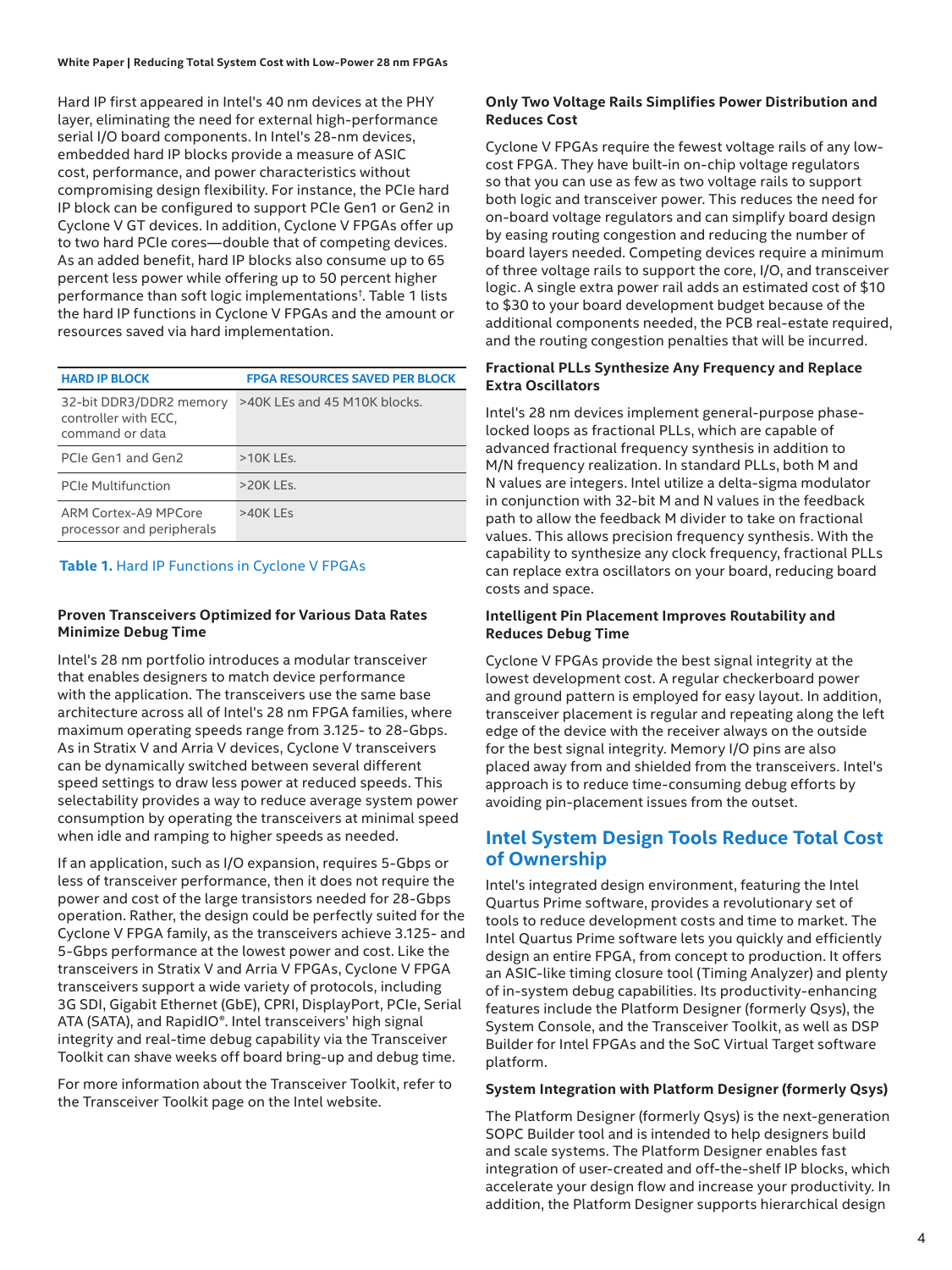#### **White Paper | Reducing Total System Cost with Low-Power 28 nm FPGAs**

to ease management of large designs, such as implementing and testing systems with hundreds of components easily and manageably, and to facilitate design reuse. It also offers up to twice the push-button performance interconnect of SOPC Builder, based on a network-on-a-chip architecture and automatic pipelining. Ultimately, the Platform Designer helps designers shave months off their development time, implementing cores like PCIe in days rather than weeks.

#### **System Exploration and Debug with System Console**

System Console is a utility that enables users to debug an FPGA in real time at a high level of abstraction using systemlevel transactions and a convenient software application programming interface (API) that can be scripted or run interactively from a command shell or the System Console graphical user interface (GUI). System Console is particularly useful for tasks like board bring-up, saving designers weeks of struggle through its ability to let you access and control FPGA hardware over JTAG or TCP/IP.

#### **DSP Application Design Using the DSP Builder for Intel FPGAs Featuring the Advanced Blockset**

The DSP Builder for Intel FPGAs lets you design FPGAs in the world's premier DSP design tool, MATLAB\* Simulink\*. This design tool lets you stay in your familiar EDA environment, design with an easy-to-understand schematic entry tool, and automatically generate synthesizable RTL code to target an Intel FPGA. You can even compile the design in the Intel Quartus Prime software directly from the MATLAB environment, allowing you to build FPGA designs without prior knowledge of Verilog or VHDL. This seamless integration from the engineering system level (ESL) design environment to the FPGA design environment can save the design team immensely in terms of investment in personnel and FPGA design expertise.

The DSP Builder for Intel FPGAs offers two main plug-ins, the standard and advanced blocksets, to Simulink that let you drop in components, stitch them together, and simulate. Both blocksets let you drop synthesizable components into the Simulink schematic browser. The DSP Builder for Intel FPGAs (Advanced Blockset) will automatically pipeline your data path to meet your  $f_{MAX}$  objective and re-use blocks whenever possible.

#### **The SoC Virtual Target**

The Intel SoC FPGA Virtual Target provides a fast functional simulation of a dual-core ARM Cortex-A9 MPCore embedded processor development system found in the Cyclone V SoC FPGAs. This complete prototyping tool, which models a real development board, runs on a PC and boots the Linux\* operating system out of the box. Designed to be binary- and register-compatible with the real hardware that it simulates, the Virtual Target enables the development of devicespecific production software that can run unmodified on real hardware. Using a virtual prototyping tool, you can jumpstart your software development well in advance of hardware availability, make your software team more productive, and improve your software quality.

To fully represent Intel SoC FPGAs, the Virtual Target also features an FPGA extension to the PC-based simulation called FPGA-in-the-loop. As shown in Figure 5, the FPGA-inthe-loop extension allows the Virtual Target to interface to an



**Figure 5.** SoC Virtual Target Software Development Platform with Optional FPGA-in-the-Loop Extension

Intel off-the-shelf FPGA development board, where you can implement your custom IP and coexecute it with the other components of the Virtual Target. This feature allows you to test your software with FPGA hardware, such as custom peripherals and hardware accelerators.

# **Integration Example—Automotive Analytics with Cyclone V FPGAs**

Cyclone V FPGAs are ideal for numerous applications. One application that is gaining momentum is automotive analytics. Cyclone V FPGAs' low cost of ownership and high functionality fit ideally in this application space. Hardware features like hard memory controllers, high-speed serial transceivers, fractional PLLs, and abundant internal logic and memory resources can all be exploited by the computationally and memory-intensive processes required in serial video data processing.

In addition, Intel's Video and Image Processing Suite lets users easily develop complex video processing systems in the Platform Designer. Figure 6 shows an example of video data integration inside an automobile. Cyclone V FPGAs can be used very effectively in this environment because they provide high-definition capability and other video processing features like scaling and object detection inexpensively and with low power dissipation.